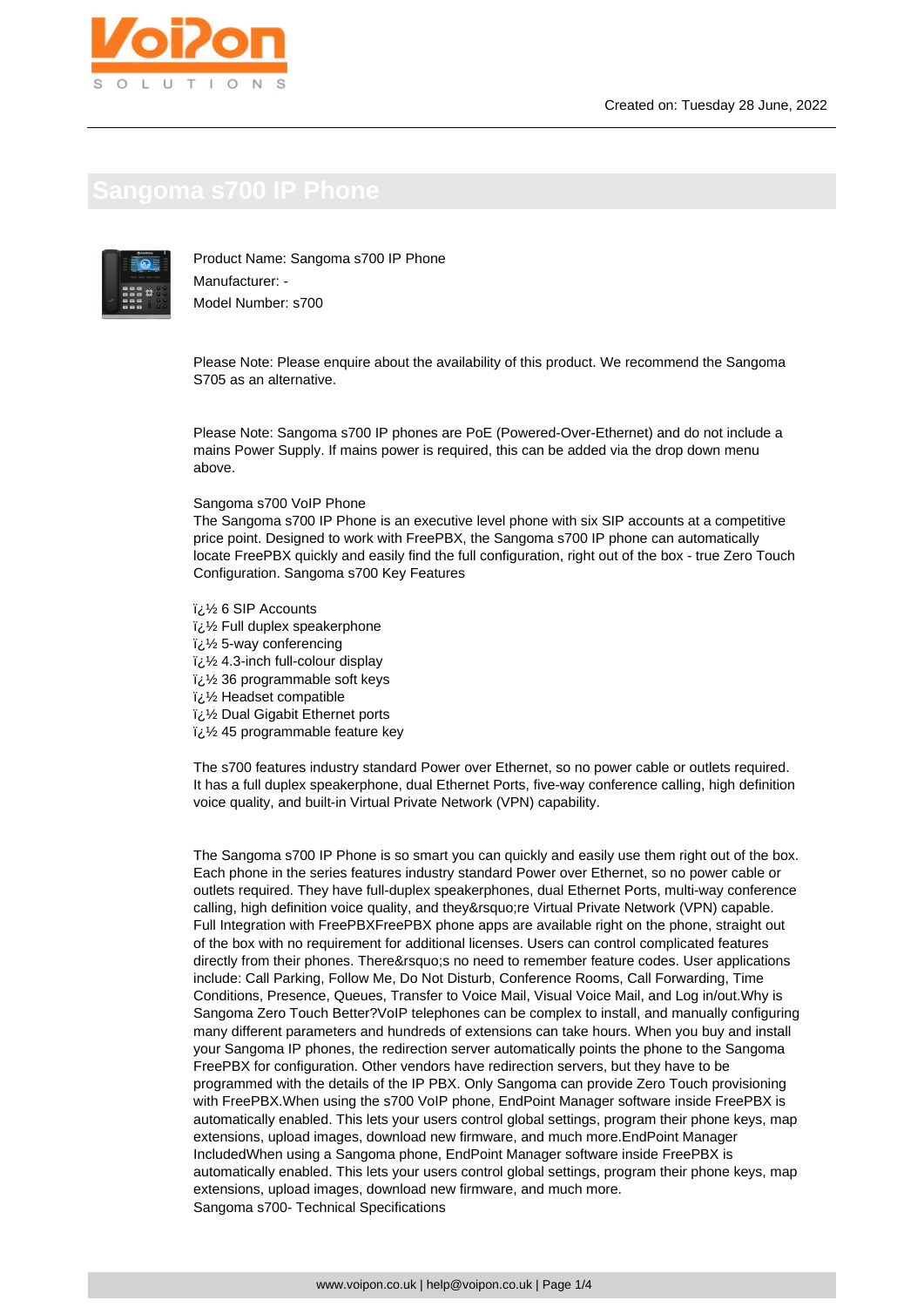### Phone Features

6 SIP accounts 2/ ¿i

- � Call hold, mute, DND (Do Not Disturb)
- $i\lambda$  One-touch speed dial, hotline
- $\frac{1}{2}$ زi Call forward, call waiting, call transfer
- $\frac{1}{2}$ /2 Redial, call return, auto answer
- $i\lambda$  5-way conferencing
- i<sub>i.</sub>1/<sub>2</sub> Direct IP call
- $\frac{1}{2}$ 's Ringtone selection/provisioning
- � Set date time automatically or manually
- � Dial plan per account
- � RTCP-XR (RFC3611), VQ-RTCPXR (RFC6035)
- � XML Browser
- � Action URL/URI

Voice Codecs Features

- � HD voice: HD handset, HD speaker
- *i*¿<sup>1</sup>/<sub>2</sub> Codecs: iLBC, G.722, G.711(A/&mu;), GSM\_FR, G.723, G.729AB, G.726-32
- � DTMF: In-band, RFC 2833, SIP INFO
- � Full-duplex hands-free speakerphone with AEC (Acoustic Echo Cancellation)
- � Voice Activity Detection (VAD)
- � Auto Gain Control (AGC)
- $\frac{1}{2}$ /<sub>2</sub> Comfort Noise Generation (CNG)
- $i\&i$ ة Acoustic Echo Cancellation (AEC)
- $i\lambda$ <sup>1</sup>/<sub>2</sub> Packet Loss Concealment (PLC)
- � Adaptive Jitter Buffer (AJB)

IP-PBX Features

- � Busy Lamp Field (BLF)
- $i\mathcal{V}_2$  Anonymous call, anonymous call rejection
- � Message Waiting Indicator (MWI).
- Voicemail ولائ
- i¿1/<sub>2</sub> Intercom, paging
- � Call park, call pickup
- � Music on hold

Display and Indicator

- $\frac{1}{2}$ % 4.3" 480 x 272-pixel colour display with backlight
- $\frac{1}{2}$ % 24-bit depth colour
- $i\lambda$  LED for call and message waiting indication
- iz 1/2 Dual-color (red or green) illuminated LEDs for line status information

i¿½ Wallpaper

- $\frac{1}{2}$ s Intuitive user interface with icons and soft keys
- $\frac{1}{2}$ ن National language selection
- � Caller ID with name, number and photo

Feature Keys

� 10 line keys with LED

- � 10 line keys can be programmed up to 45 various features (4-page view)
- <sup> $\mathbf{i}$ </sup>  $\mathbf{j}$  8 features keys: voice mail, headset, speaker, hold, mute, transfer, call list, conference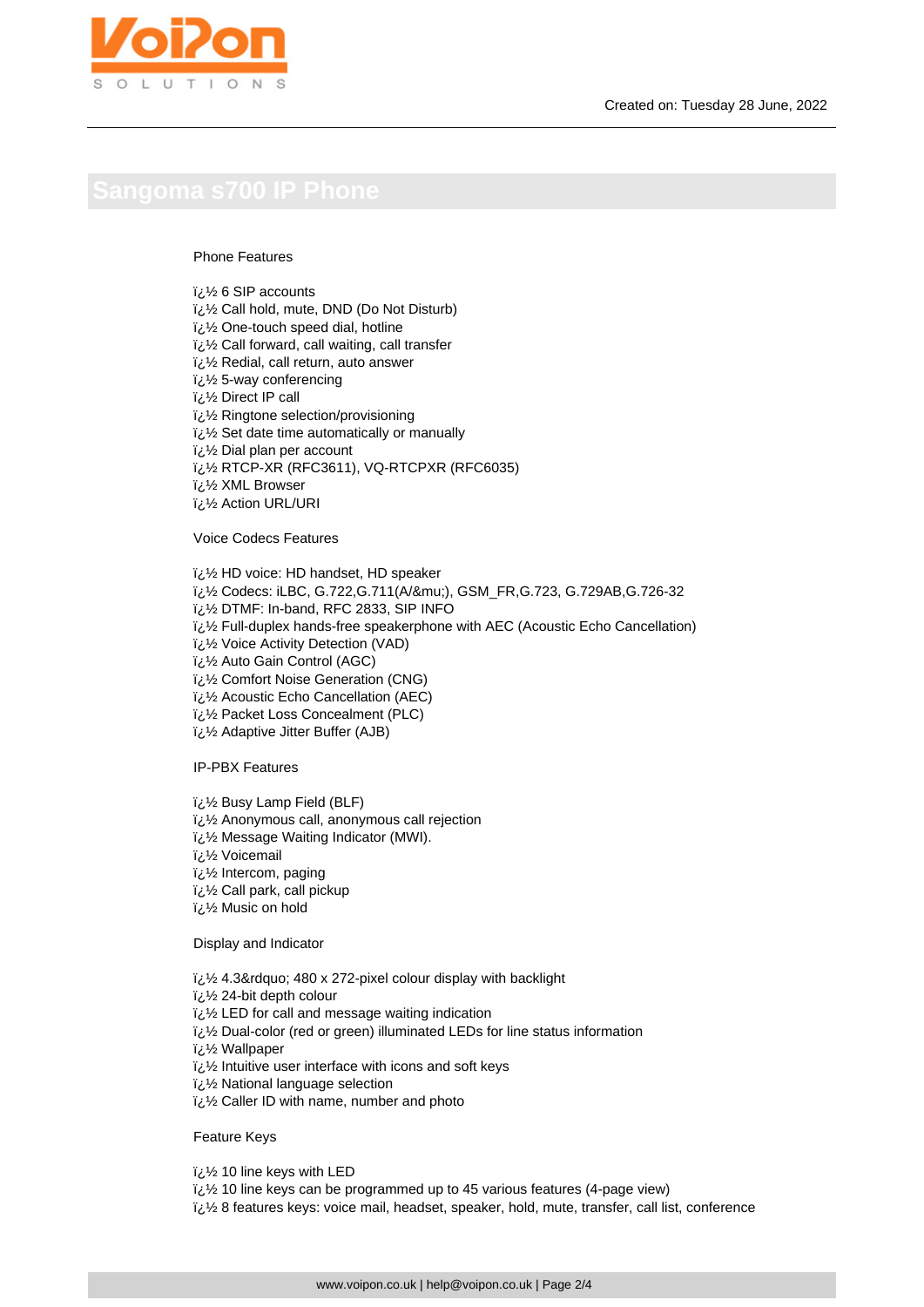- لَّ 1⁄2 4 context-sensitive &Idquo;soft" keys
- $i\lambda$ <sup>2</sup> 6 navigation keys
- � Volume control keys
- $i/2$  Illuminated speaker key
- $\frac{1}{2}$ ا lluminated headset key
- � Illuminated mute key

### Interface

- � Dual-port Gigabit Ethernet
- i¿1/2 Power over Ethernet (IEEE 802.3af), class 3
- � 1xRJ9 (4P4C) handset port
- � Supports up to 6 Expansion Modules

## Physical Features

- $\frac{1}{2}$ 's Stand with 3 adjustable angles
- � Wall mountable
- i¿1/2 External universalAC adapter: AC100~240V input andDC 5V/1.2A output
- 1¿1/2 Power consumption (PSU): 2.0~4.6W

### Management

- لأن 1⁄2 Configuration: browser/LCD-Menu/ auto-provision
- i<sub>i.</sub>% Auto-provision viaHTTP/HTTPSFTP/TFTP
- � Auto-provision with PnP
- $i\lambda$ ة, Reset to factory, restart, reboot
- $\frac{1}{2}$  Local tracing log export, system log
- $\frac{1}{2}$ ز/2 Phone lock for personal privacy protection

### Management

- � SIP v1 (RFC2543), v2 (RFC3261)
- $\frac{1}{2}$ 's SIP server/proxy redundancy
- � NAT Traversal: STUN mode
- DHCP/static/PPPoE
- لَّ  $\frac{1}{2}$  HTTP/HTTPS web server
- $\frac{1}{2}$  Time and date synchronization by SNTP
- � DNS-NAPTR/DNSSRV (RFC 3263)
- � QoS: 802.1p/Q tagging (VLAN),Layer 3 ToS DSCP
- كان i¿½ IEEE802.1X
- � TLS (TransportLayer Security)
- � SRTP
- ii/2 Open VPN
- $i\lambda$  HTTPS certificate manager
- $i\lambda$  AES encryption for configuration file
- لُّ Digest authentication using MD5/MD5-sess

# **Please Enquire**